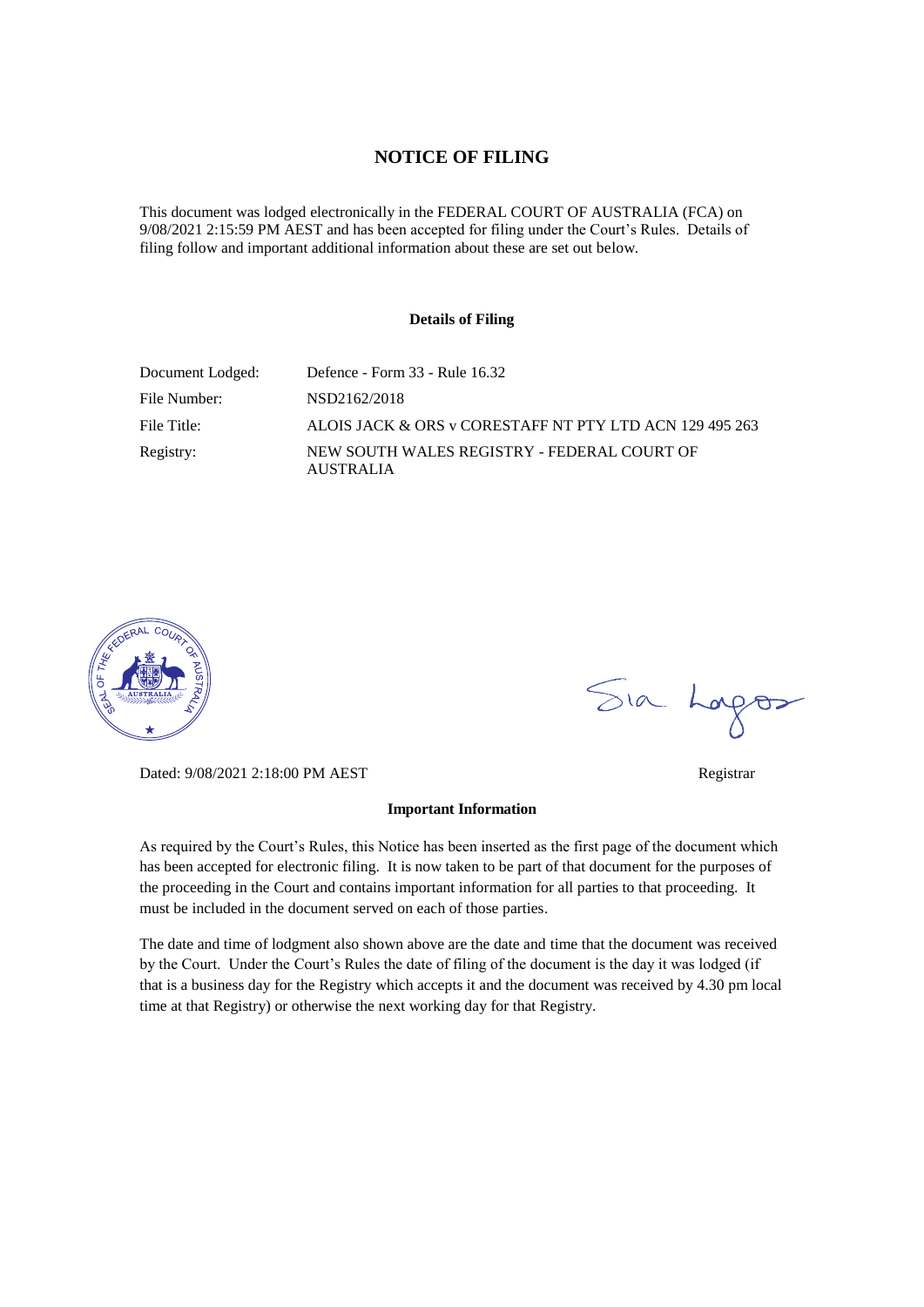Form 33 Rule 16.32



# **Further Amended Defence**

No. NSD2162 of 2018

Federal Court of Australia District Registry: NSW Division: General

**Alois Jack** and others

**Applicants** 

## **CoreStaff NT Pty Ltd**

Respondent

To the applicants' amended statement of claim dated 12 August 2019, the respondent says as follows:

- 1. As to paragraph 1 of the amended statement of claim, the respondent:
	- a. Admits that (under its former name CoreStaff Pty Ltd, which held the same ACN) it sent a letter to each applicant with the subject line "*Re: Offer of Employment*"; and
	- b. Otherwise denies the allegations insofar as they purport to allege a conclusion as to the making of a particular offer.
- 2. The respondent does not know and cannot admit the matters alleged at paragraph 2 of the amended statement of claim.
- <span id="page-1-0"></span>3. As to paragraph 3 of the amended statement of claim, the respondent:
	- a. Admits that on or after 23 November 2012, it sent to the first, second, fourth to seventh, ninth, tenth, fourteenth, and seventeenth to twentieth applicants a letter in the following terms:

"*Dear …*

*Due to the severe downturn in the mining industry our client has advised CoreStaff your services are no longer required.*

| Filed on behalf of (name & role of party)    |  | CoreStaff NT Pty Ltd: Respondent |     |           |  |
|----------------------------------------------|--|----------------------------------|-----|-----------|--|
| Prepared by (name of person/lawyer)          |  | James Morse                      |     |           |  |
| Law firm (if applicable) DLA Piper Australia |  |                                  |     |           |  |
| $(02)$ 9286 8530<br>Tel                      |  |                                  | Fax | 9286 8007 |  |
| James.Morse@dlapiper.com<br>Email            |  |                                  |     |           |  |
|                                              |  | Level 22, No. 1 Martin Place     |     |           |  |
| <b>Address for service</b>                   |  | SYDNEY NSW 2000                  |     |           |  |
| (include state and postcode)                 |  | CZO:JRM:3162824/492079           |     |           |  |

*As you are aware your last day of work was …*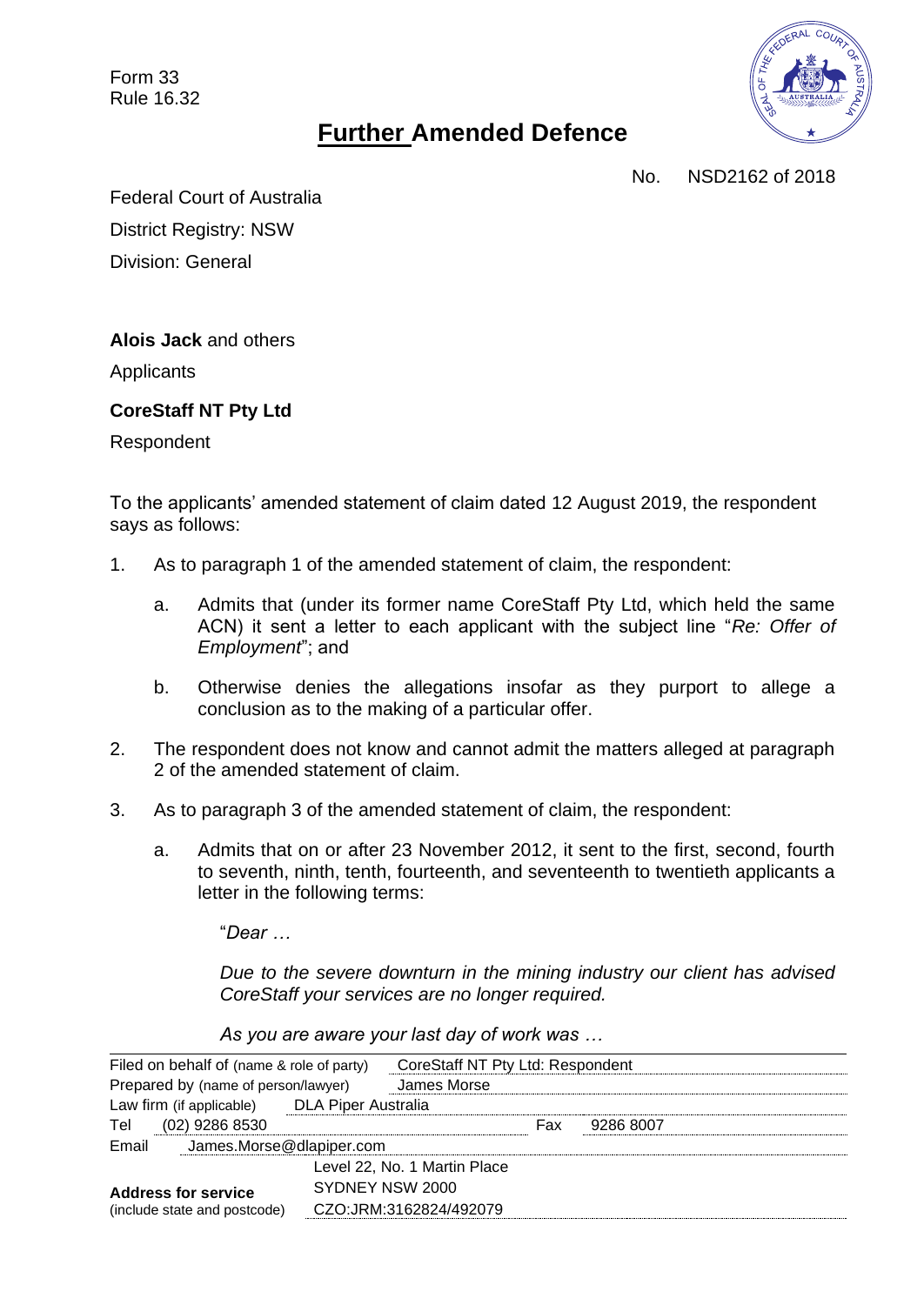*You had requested CoreStaff to endeavour to find you another position rather than immediately cancelling your nomination and we had agreed to this request and to pay you at a nominal rate.*

*We have unfortunately exhausted all avenues and will now cancel your nomination.*

*CoreStaff will be prepared to re-sponsor you when the industry recovers.*

*Please go to www.immi.gov.au for all information regarding your obligations in relation to your visa*."

- b. Denies it sent such a letter to the third applicant who was placed in new employment at his request;
- c. Denies it sent such a letter to the eighth and eleventh applicants because:
	- i. The eighth applicant resigned on 31 May 2013; and
	- ii. The eleventh applicant resigned on 10 June 2013;
- d. Denies it sent such a letter to the thirteenth applicant (or in the alternative, denies that such letter had the effect alleged) because his employment was transferred to Watpac Civil and Mining Pty Ltd;
- e. Denies it sent such a letter to the fifteenth applicant who resigned on 10 June 2013; and
- f. Does not know and cannot admit whether it sent such a letter to the twelfth and sixteenth applicants.
- 4. As to paragraph 4 of the amended statement of claim, the respondent:
	- a. Denies the allegations in paragraph 4(a) of the amended statement of claim; and
	- b. As to paragraph 4(b) of the amended statement of claim:
		- i. Has pleaded at paragraph [3](#page-1-0) above to the allegation concerning the letters referred to in paragraph 3 of the amended statement of claim;
		- ii. Does not admit that the effect of the letters was to terminate the employment of those employees who were sent the letter;
		- iii. Otherwise does not know and cannot admit the allegations in paragraph 4(b)(i); and
		- iv. Denies the matters alleged at paragraphs  $4(b)(ii)$  and  $4(b)(iii)$ .
- 5. The respondent makes no response to does not know and cannot admit the allegations in paragraph 5 of the amended statement of claim, as no allegation is made against the respondent.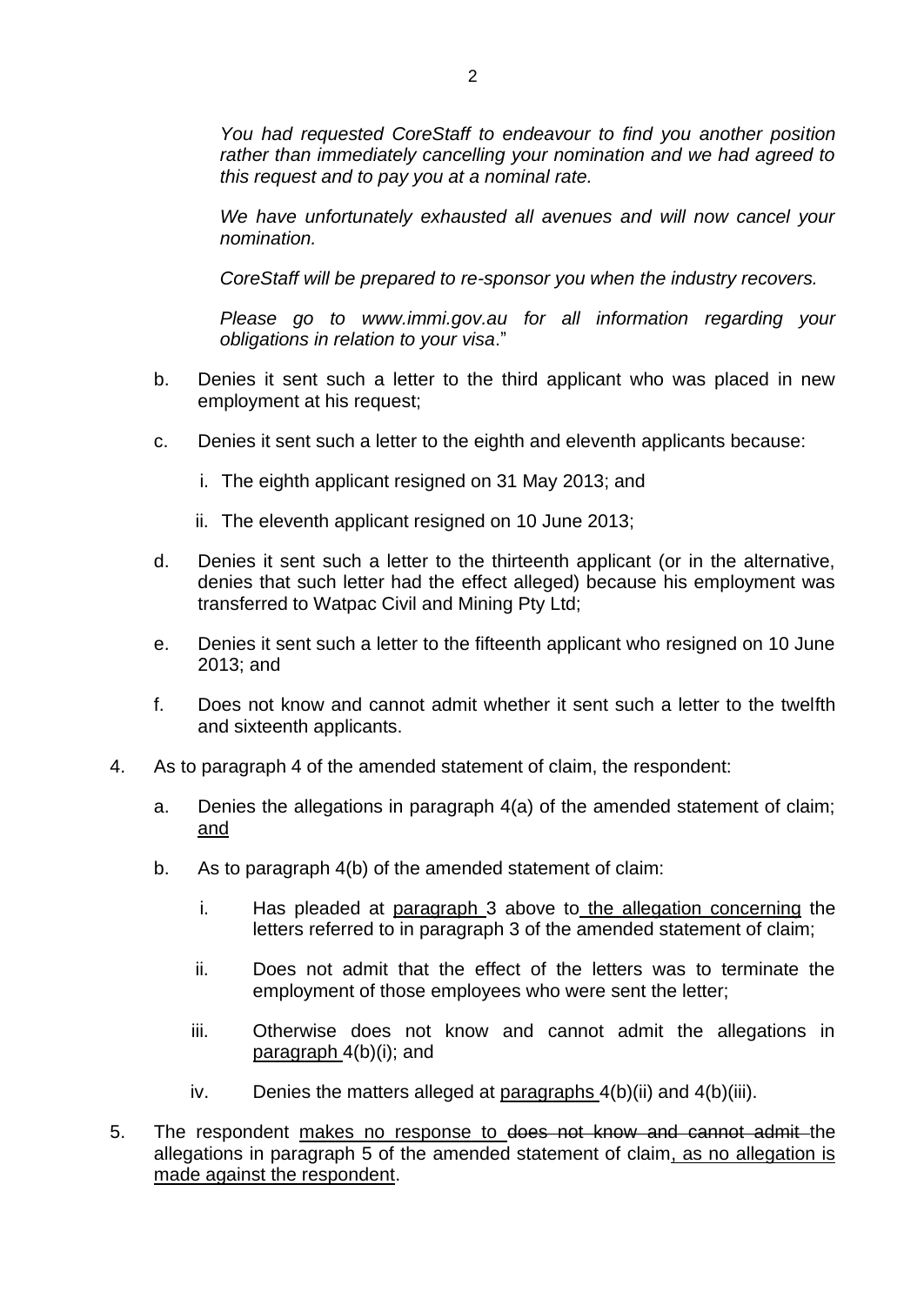- 6. The respondent makes no response to does not know and cannot admit the allegations in paragraph 6 of the amended statement of claim, as no allegation is made against the respondent.
- 7. The respondent makes no response to does not know and cannot admit the allegations in paragraph 7 of the amended statement of claim, as no allegation is made against the respondent.
- 8. The respondent does not know and cannot admit the allegations in paragraph 8 of the amended statement of claim.
- 9. As to paragraph 9 of the amended statement of claim, the respondent:
	- a. Admits the allegations in paragraphs 9(a) to 9(c); and
	- b. As to paragraph 9(d):
		- i. Admits it carried on a labour on-hire business;
		- ii. Admits the allegations in paragraph  $9(d)(i)$ , but says its predominant business was on-hiring Australian workers for positions in Australia;
		- iii. Denies it arranged for overseas workers to obtain temporary work visas, because it did not;
		- iv. Admits it acted as a sponsor (within the meaning of that expression in the *Migration Act 1958* (Cth)) for overseas workers to obtain visas;
		- v. Admits it on-hired its workers to its clients for a fee; and
		- vi. Otherwise does not admit the balance of the paragraph.
- 10. As to paragraph 10 of the amended statement of claim, the respondent:
	- a. Admits it sent to the first applicant a letter dated 4 January 2012;
	- b. Admits it sent the letter dated 4 January 2012 in the course of and for the purposes of its business;
	- c. Denies that the letter constituted an offer capable of acceptance;
	- d. Will rely upon the letter at trial for its full terms, true meaning and effect; and
	- e. Otherwise does not admit the balance of the paragraph.
- 11. As to paragraph 11 of the amended statement of claim, the respondent:
	- a. Admits the first applicant resided in Papua New Guinea in January 2012; but
	- b. Does not know and cannot admit the balance of the paragraph, including whether the first applicant was employed in January 2012 as a metal fabricator by Newcrest Mining Ltd.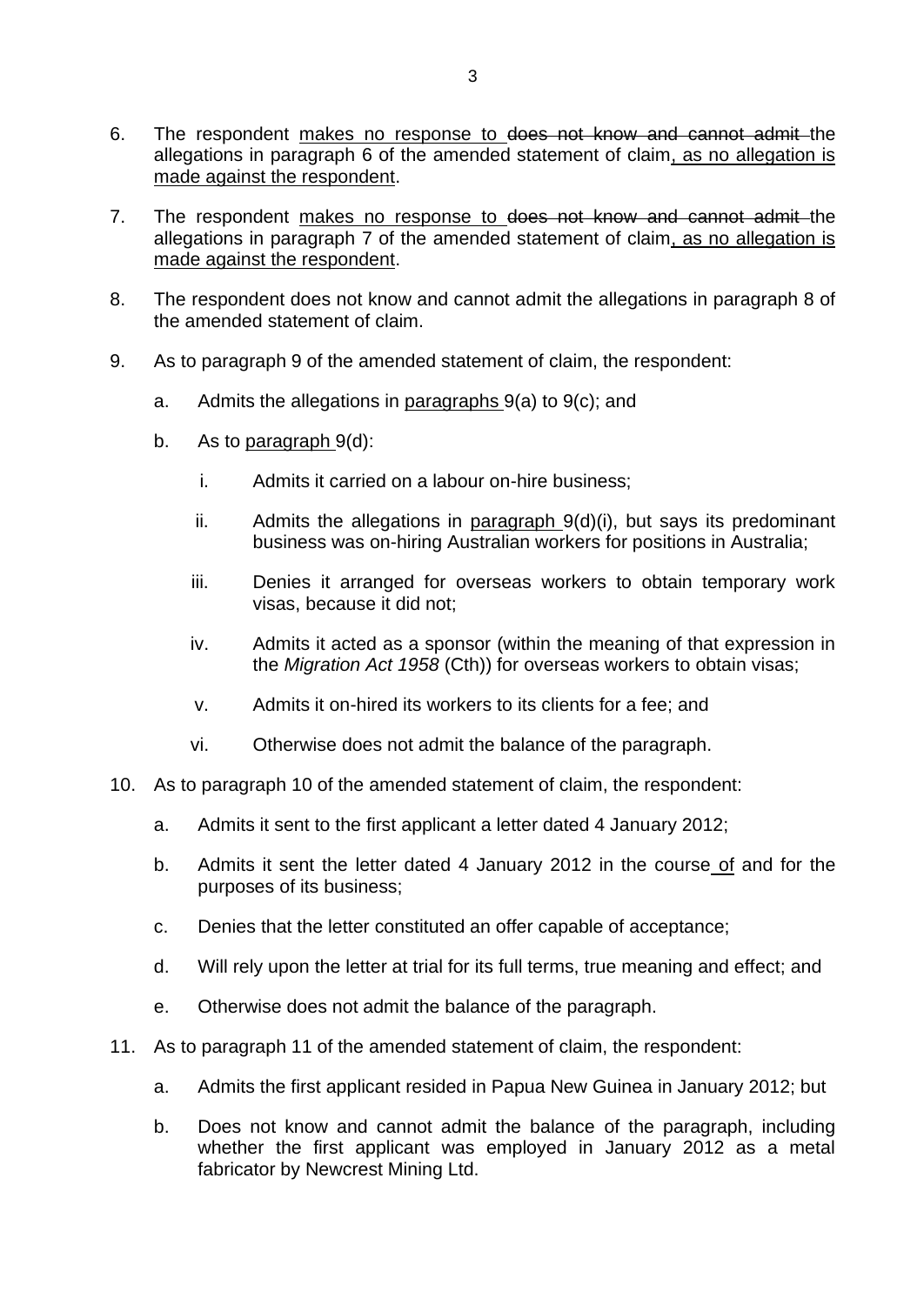- 12. As to paragraph 12 of the amended statement of claim, and in respect of the letter pleaded in paragraphs 10(a) and 10(b) above, it the respondent:
	- a. Denies that the letter "*offered*" the first applicant "*a three-year full-time employment contract*" insofar as the pleading is intended to convey that there was made by the letter such an offer capable of acceptance;
	- b. Admits the allegations in paragraph 12(b);
	- c. Admits the allegations in paragraph 12(c);
	- d. In respect of paragraph 12(d), says that the letter stated only "*Superannuation 9% payable to your nominated Australian superannuation fund*";
	- e. Admits the allegations in paragraph 12(e);
	- f. Admits the allegations in paragraph  $12(f)$ ;
	- g. Is not required to plead to paragraph  $12(g)$ ;
	- h. Relies on the letter for its full terms, true meaning and effect; and
	- i. Otherwise does not admit the balance of the paragraph.
- <span id="page-4-1"></span><span id="page-4-0"></span>13. As to paragraph 13 of the amended statement of claim, the respondent:
	- a. Denies it made an implied representation to the first applicant in the terms of the representation pleaded in paragraph 13(a), described by the first applicant as the "*Employment Representation*", and denies that such a representation arose by implication from the letter of 4 January 2012;
	- b. Says that the letter of 4 January 2012 was understood by the first applicant to have been made in the context of and subject to the matters pleaded in paragraphs [36](#page-8-0) and [37](#page-9-0) below;
	- c. Denies it made an implied representation to the first applicant in the terms of the representation pleaded in paragraph 13(b), described by the first applicant as the "*Arrangements in Place Representation*", and denies that such a representation arose by implication from the letter of 4 January 2012;
	- d. Says that the letter of 4 January 2012 was understood by the first applicant to have been made in the context of and subject to the matters pleaded in paragraphs [36](#page-8-0) and [37](#page-9-0) below;
	- e. Consequently, denies making any representation to the effect alleged at paragraphs 13(c)(i) or 13(c)(ii) of the amended statement of claim;
	- f. Does not know and cannot admit the allegations in paragraph 13(c)(iii) absent particulars of "*the offer*" and "*the other statements*" referred to;
	- g. As a consequence of [\(e\)](#page-4-0) and [\(f\)](#page-4-1) above, denies that it made an implied representation to the first applicant in the terms of the representations pleaded in paragraph 13(c), described by the first applicant as the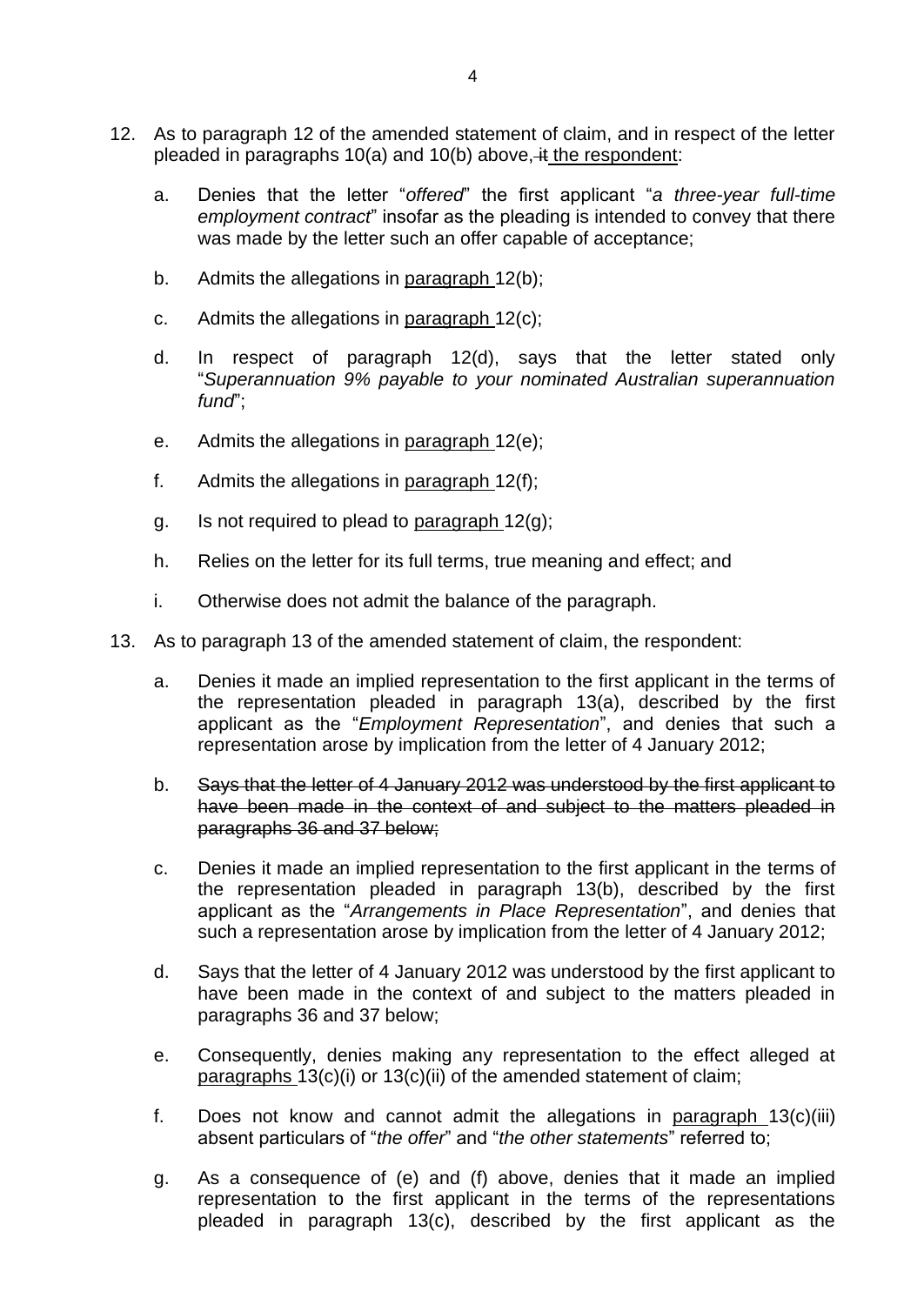"*Reasonable Grounds Representations*", and denies that such representations arose by implication from the letter of 4 January 2012; and

- h. Otherwise does not admit the balance of the paragraph.
- 14. As to paragraph 14 of the amended statement of claim, the respondent:
	- a. Has denied making the Employment Representation and the Arrangements in Place Representation; and
	- b. Consequently, denies the allegations in the paragraph.

14A. As to paragraph 14A of the amended statement of claim, the respondent:

- a. Says that the phrase "*arrangements in place*" is vague, embarrassing and objectionable;
- b. Otherwise denies the allegations pleaded in paragraph 14A(a);
- c. Has denied making the Employment Representation, the Arrangements in Place Representation, and the Reasonable Grounds Representations;
- c. Says that the letter of 4 January 2012 was understood by the first applicant to have been made in the context of and subject to the matters representations pleaded in paragraphs [36](#page-8-0) and [37](#page-9-0) below; and
- d. Consequently, denies the allegations pleaded in paragraphs 14A(b) and 14A(c).
- 15. In the premises of the matters pleaded in paragraphs 13, 14 and 14A above, the respondent denies paragraph 15 of the amended statement of claim.
- 16. In the premises of the matters pleaded in paragraphs 13, 14 and 14A above, the respondent denies paragraph 16 of the amended statement of claim.
- 17. In the premises of the matters pleaded in paragraphs 13, 14 and 14A above, the respondent denies paragraph 17 of the amended statement of claim.
- 18. As to paragraph 18 of the amended statement of claim, the respondent:
	- a. Has denied making the Employment Representation;
	- b. Says that if, which is denied, the Employment Representation was made, in the premises pleaded in paragraph 13 above it was not misleading or deceptive or likely to mislead or deceive;
	- c. Says, in the further alternative, that if, which is denied, the Employment Representation was made, there were reasonable grounds for doing so, namely, the demand then and likely demand in the future for skilled labour in the mining industry in Australia; and
	- d. Otherwise does not admit the balance of the paragraph.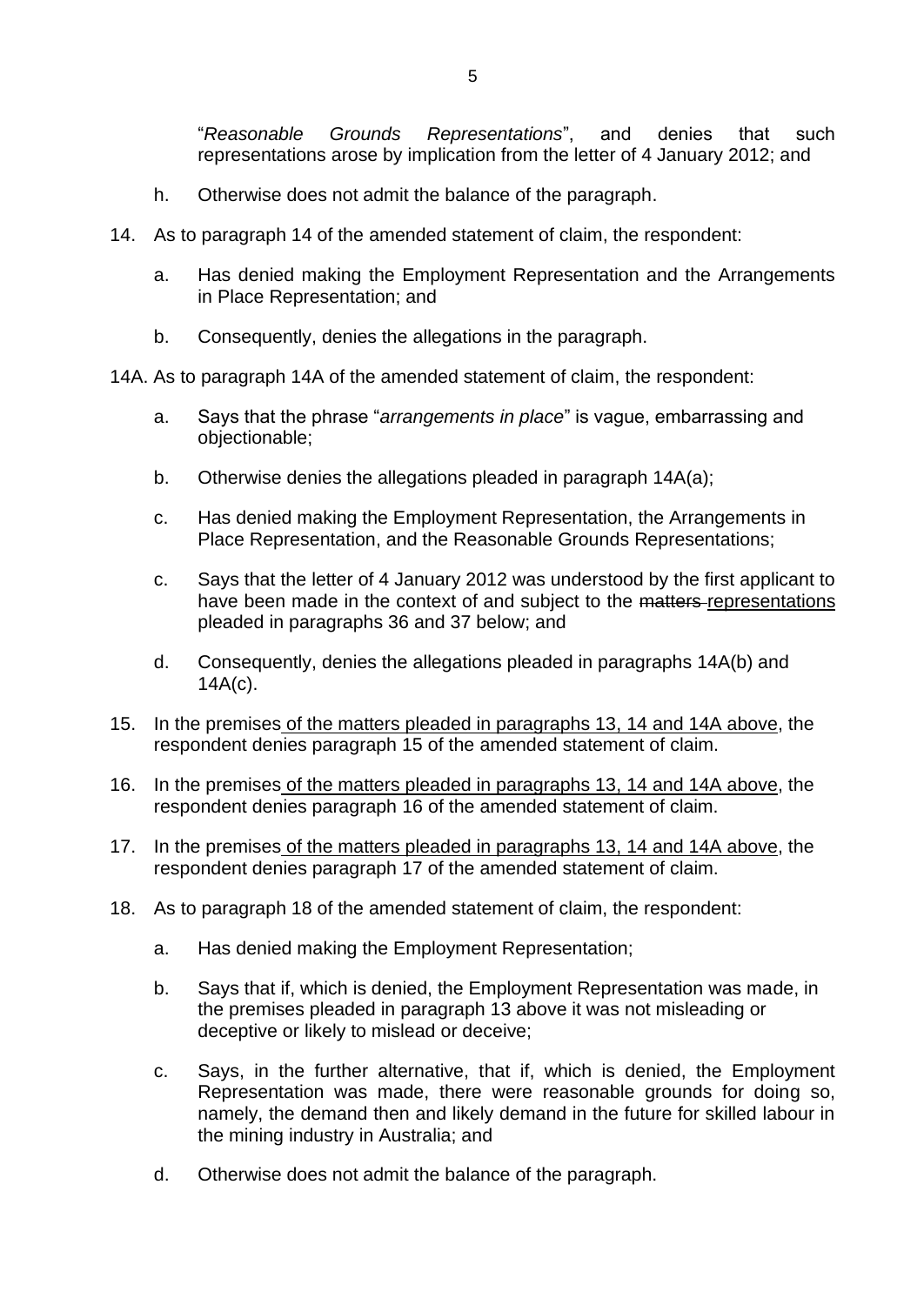- 19. As to paragraph 19 of the amended statement of claim, the respondent:
	- a. Has denied making the Arrangements in Place Representation;
	- b. Says that if, which is denied, the Agreements Arrangements in Place Representation was made, in the premises pleaded in paragraph 13 above it was not misleading or deceptive or likely to mislead or deceive;
	- c. Says, in the further alternative, that if, which is denied, the Arrangements in Place Representation was made, there were reasonable grounds for doing so, namely, the demand then and likely demand in the future for skilled labour in the mining industry in Australia; and
	- d. Otherwise does not admit the balance of the paragraph.
- 20. As to paragraph 20 of the amended statement of claim, the respondent:
	- a. Has denied making the Reasonable Grounds Representations;
	- b. Says that if, which is denied, the Reasonable Grounds Representations were made, in the premises pleaded in paragraph 13 above they were not misleading or deceptive or likely to mislead or deceive;
	- c. Says, in the further alternative, that if, which is denied, the Reasonable Grounds Representations were made, there were reasonable grounds for doing so, namely, the demand then and likely demand in the future for skilled labour in the mining industry in Australia; and
	- d. Otherwise does not admit the balance of the paragraph.
- 21. In the premises, the respondent denies paragraph 21 of the amended statement of claim.
- 22. In the premises, the respondent denies paragraph 22 of the amended statement of claim.
- 23. In the premises, the respondent denies paragraph 23 of the amended statement of claim.
- 23A. In the premises, the respondent denies paragraph 23A of the amended statement of claim.
- 24. In the premises, the respondent denies paragraph 24 of the amended statement of claim.
- 24A. In the premises, the respondent denies paragraph 24A of the amended statement of claim.
- 25. In the premises, the respondent denies paragraph 25 of the amended statement of claim.
- 25A. In the premises, the respondent denies paragraph 25A of the amended statement of claim.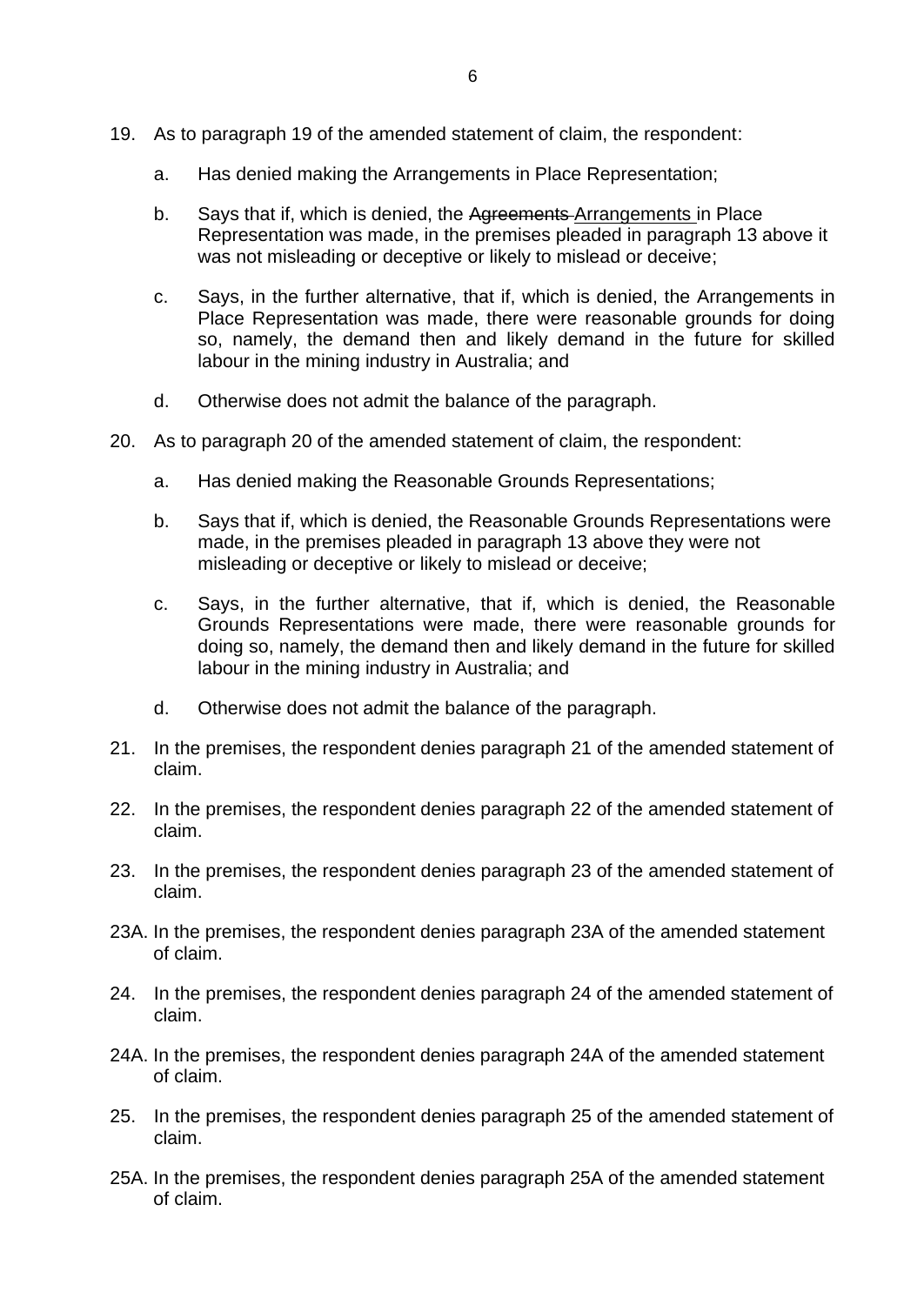- 26. In the premises, the respondent denies paragraph 26 of the amended statement of claim.
- 27. In the premises, the respondent denies paragraph 27 of the amended statement of claim.
- 28. In the premises, the respondent denies paragraph 28 of the amended statement of claim.
- 29. In the premises, the respondent denies paragraph 29 of the amended statement of claim.
- 30. In the premises, the respondent denies paragraph 30 of the amended statement of claim.
- 31. In the premises, the respondent denies paragraph 31 of the amended statement of claim.
- 32. In the premises, the respondent denies paragraph 32 of the amended statement of claim.
- 33. In the premises, the respondent denies paragraph 33 of the amended statement of claim.
- 34. As to paragraph 34 of the amended statement of claim, the respondent:
	- a. Has denied making the Employment Representation, the Arrangements in Place Representation, and the Reasonable Grounds Representations;
	- b. Says that the letter of 4 January 2012 was understood by the first applicant to have been made in the context of and subject to the matters pleaded in paragraphs [36](#page-8-0) and [37](#page-9-0) below;
	- c. Denies that the first applicant relied on the Employment Representation, the Arrangements in Place Representation and/or the Reasonable Grounds Representations, if they were made;
	- d. Admits in respect of paragraph 34(d) that the letter pleaded in paragraph 10 of the amended statement of claim bears writing under the words "*Acknowledged and accepted by Alois Jack*" but does not know and cannot say whether the first applicant counter-signed the said letter;
	- e. Does not know and cannot admit the allegations in paragraph 34(e);
	- f. Does not know and cannot admitAdmits the allegations in paragraph 34(f); and
	- g. Does not know and cannot admit the allegations in paragraph 34(g); and
	- h. Otherwise does not admit the balance of the paragraph.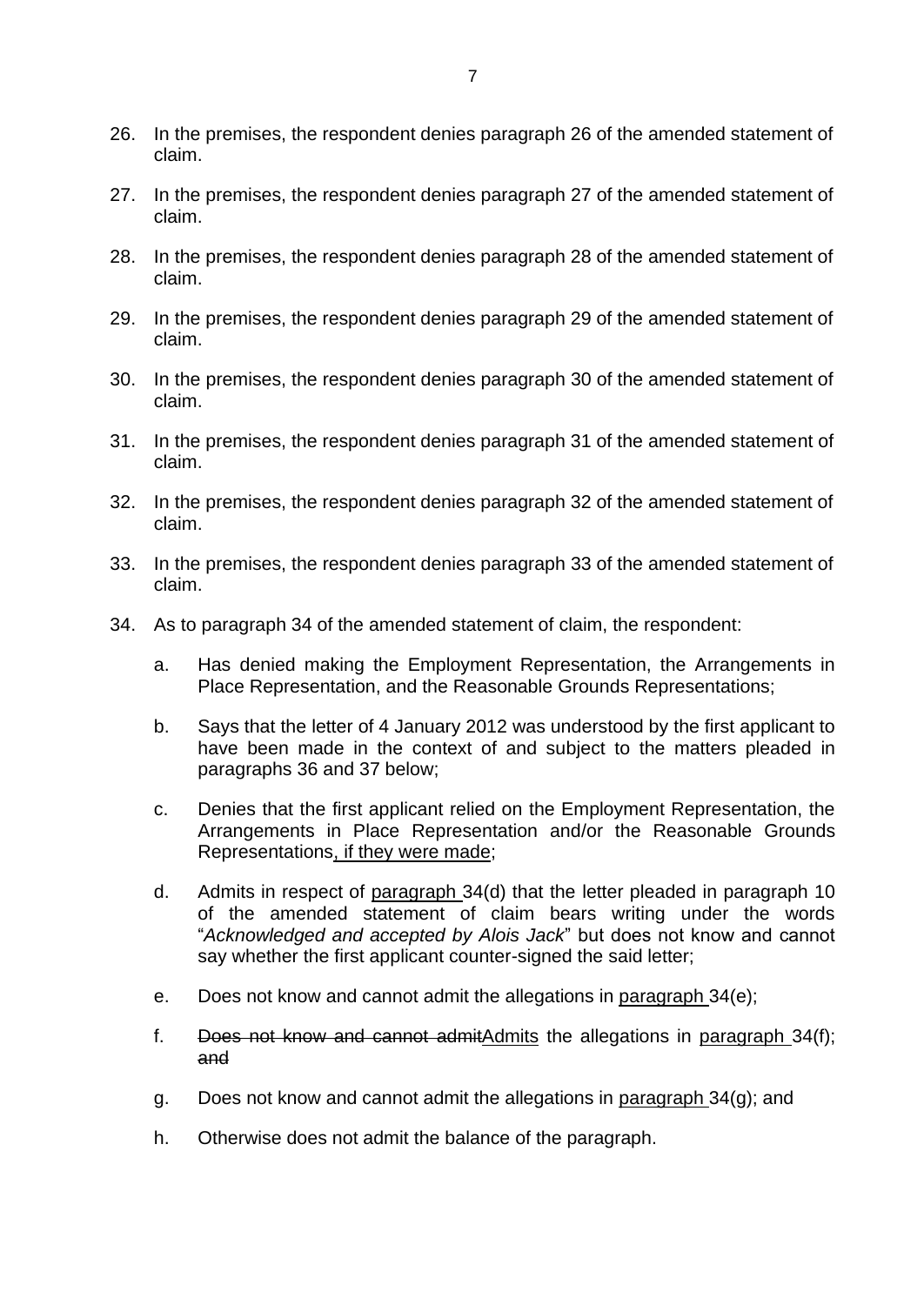- 35. The respondent denies the allegations in paragraph 35 of the amended statement of claim.
- <span id="page-8-0"></span>36. The respondent says further that:
	- a. The respondent by its employee Mark Seigel and Jeff McKenzie of NRW Pty Ltd held interviews with each of the applicants in Papua New Guinea;
	- b. On or about 18 or 19 September 2011, the respondent by Mr Mark Seigel and Mr Jefferson McKenzie of NRW Civil & Mining interviewed the first applicant in Papua New Guinea;
	- b1. Mr Seigel also interviewed other candidates, including each of the other applicants, in Papua New Guinea;
	- c. In each of the interviews between Mr Seigel and Mr McKenzie and a successful candidate (which included the first applicant), Mr Seigel and/or Mr McKenzie said words to the effect that:
		- i. The 457 visa required for the work was for a maximum three-year period;
		- ii. A successful candidate would be placed with a client or clients of the respondent for employment if a position was available and if the successful candidate was a suitable candidate;
		- iii. The availability of work was completely dependent on clients of the respondent having a demand for workers holding the skillset of the successful candidate;
		- iv. Any offer of employment to aA successful candidate's employment with the respondent would be conditional on the availability of continuing work offered by the clients of the respondent;
		- v. The respondent could not guarantee the continuing availability of work with its clients;
		- vi. If there was no longer work available, then the job would no longer exist;
		- vii. A successful candidate would have to be approved as suitable for a position by clients of the respondent before the successful candidate could commence the 457 visa process;
		- viii. Clients of the respondent may not always have a demand for workers during the three-year period and if this was the case, the Department of Immigration and Citizenship would decide if the successful candidate could stay in Australia;
		- ix. The terms and conditions of employment for the role would be advised to a successful candidate after the candidate had arrived in Australia under their 457 visa;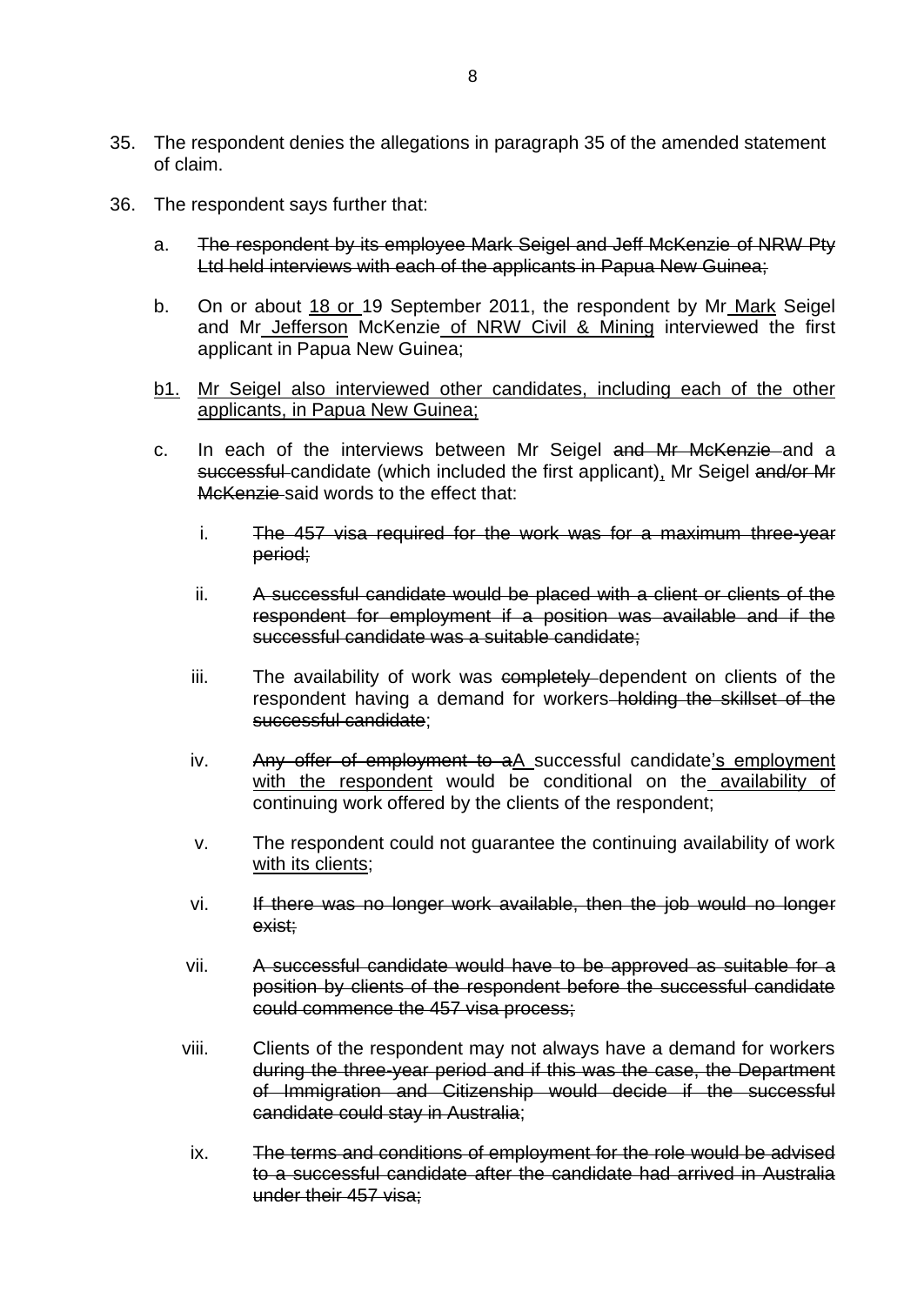- xi. If there was a downturn in the industry a successful candidate would have 28 days to be relocated to another site or to find a new job, but if they could not be relocated to another site or find a new job they would need to return to Papua New Guinea; and
- xii. A successful candidate's continued employment by the respondent was dependent upon there being work available.
- xiii. If there was no longer work available for a successful candidate with a client of the respondent, the successful candidate would have a period of 28 days to either be relocated to work with another client of the respondent, or, alternatively, to find a new employer; and
- xiv. If, after 28 days, the successful candidate had not been relocated to work with another client of the respondent and had not found a new employer, the worker's employment with the respondent would be terminated, their visa sponsorship would be cancelled and they would have to leave Australia.
- <span id="page-9-0"></span>37. In the premises pleaded in paragraph [36](#page-8-0) aboveFurther to paragraphs 35 and 36 above, if, which is denied, the letter of 4 January 2012 once signed and returned by the first applicant formed a contract as pleaded in paragraph 35 of the amended statement of claim, then:
	- a. At the time the letter was received and counter-signed by the first applicant (which is not admitted) the first applicant and the respondent knew that the terms of the offer were:The contract was partly written and partly oral and contained (and was known by the first applicant and the respondent to contain) the following express terms:
		- i. The contract and the employment were Ssubject to and conditional upon the terms of the visa continuing to be satisfied;
		- ii. The contract and the employment were subject to and conditional upon and there being work available for the first applicant with clients of the respondent; and
		- iii. The contract and the employment were Ssubject to and conditional upon further contractual terms and conditions to be advised provided after the first applicant had arrived in Australia under his 457 visa.;
		- iv. The contract and the employment incorporated the relevant terms of the On-Hire Labour Agreement approved by the Department of Immigration and Citizenship, including provisions allowing for termination of the employment of the first applicant by the respondent on the proviso that the respondent pay him for 28 days and use its best endeavours to assist him to find alternative employment;
		- v. The period of employment would be *up to* a maximum of three years;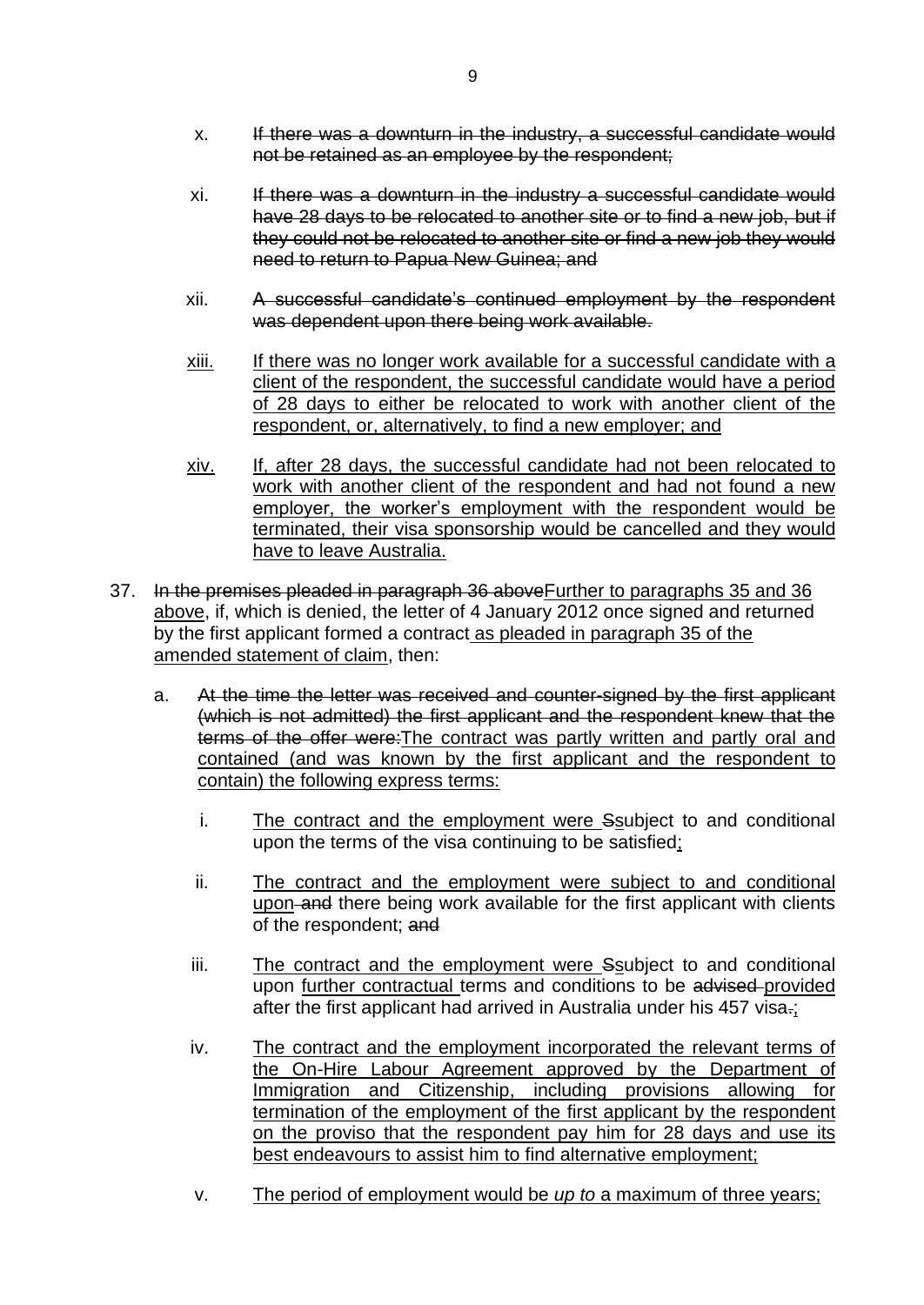- vi. The continued employment of the first applicant during the maximum period of three years was conditional on there being work available for the first applicant with clients of the respondent; and
- vii. The contract and the employment could be terminated by notice if the respondent was not able to find the first applicant work with the clients of the respondent.

## **Particulars**

- A. To the extent that the contract was in writing, some terms were contained in the letter of 4 January 2012 and further terms were contained in a written document dated 3 July 2012 as pleaded in paragraphs [39](#page-11-0) and [40](#page-12-0) below.
- B. To the extent that the contract was oral, the terms were agreed upon in the interview held between Mr Seigel and the first applicant on or about 18 or 19 September 2011 in Papua New Guinea pleaded at paragraph 36 above at which Mr Seigel said words to the effect of "*your employment will cease and you may have to leave Australia and return to Papua New Guinea in the event that we do not have sufficient work for you and you are not able to find another employer to sponsor you*" and to which the first applicant indicated his acceptance.
- b. Further or alternatively, it was a term of the contract that:
	- i. The period of employment would be a period up to a maximum of three years;
	- ii. Any obligation to employ the first applicant for a period of three years was conditional upon there being work available for the first applicant with clients of the respondent; and
	- iii. The contract would be subject to such further terms and conditions as agreed after the first applicant had arrived in Australia under his 457 visa.
- b1. Further or alternatively, the contract as pleaded in paragraph 37(a) above or as pleaded in paragraph 35 of the amended statement of claim contained an implied term that the contract and the employment could be terminated by the respondent giving the first applicant reasonable notice (**Termination by Notice Term**); and

## **Particulars**

- A. The respondent says that the Termination by Notice Term was implied by fact or by law.
- B. To the extent that the Termination by Notice Term was implied by law the respondent relies on section 117 of the *Fair Work Act 2009* (Cth) or in the alternative the *Manufacturing and Associated Industries Award 2010*.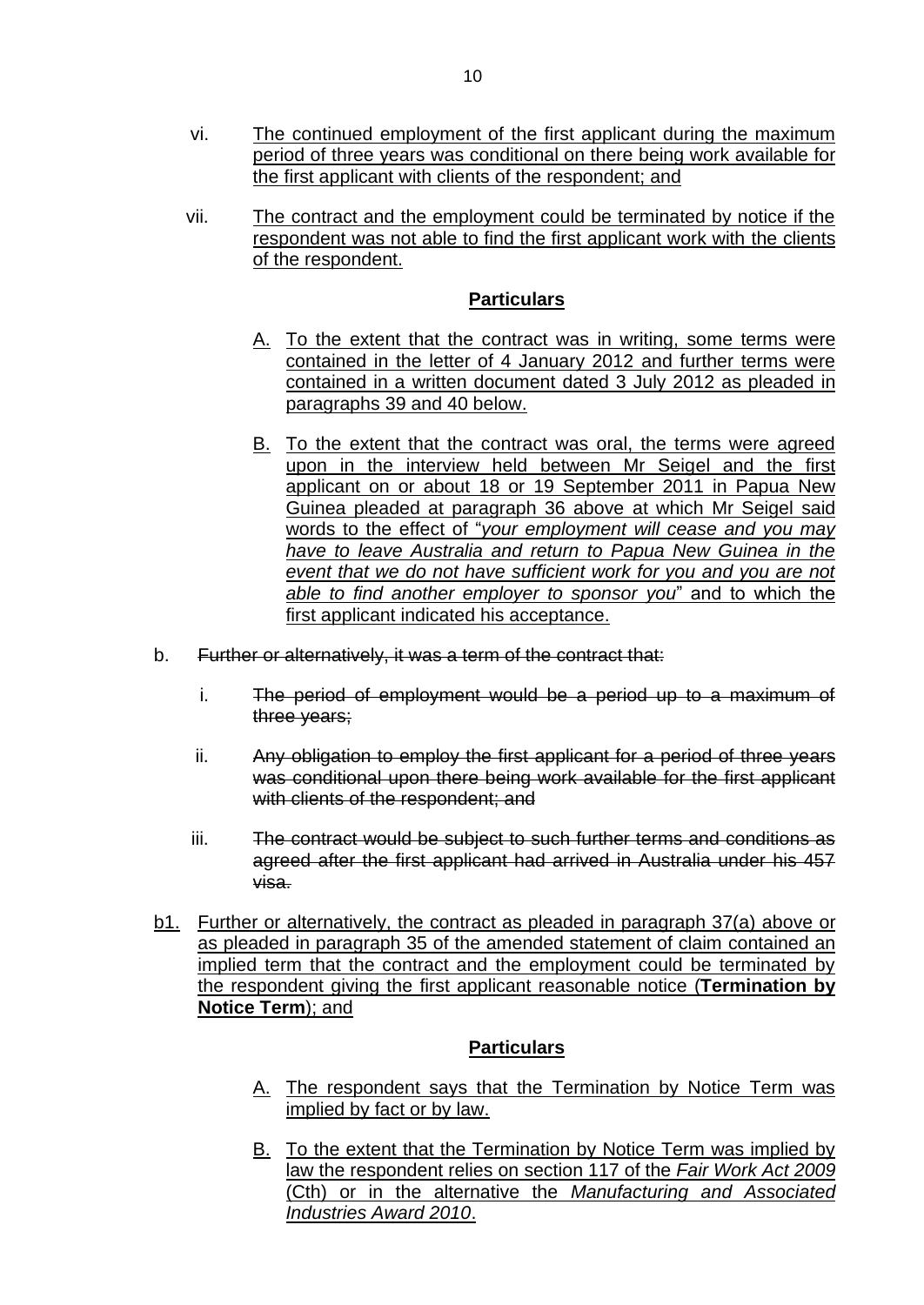- C. To the extent that the Termination by Notice Term was implied in fact the respondent says that the term:
	- I. Is reasonable and equitable;
	- II. Is necessary to give business efficacy to the contract; and
	- III. Is so obvious that it goes without saying.
- c. Further or alternatively, on the proper construction of the contract any obligation to employ the first applicant for a period of three years was conditional upon:
	- i. There being work available for the first applicant with clients of the respondent; and
	- ii. Such further terms and conditions as agreed after the first applicant had arrived in Australia under his 457 visa.
- c1. Further or alternatively, the contract as pleaded in paragraphs 37(a) or 37(b1) above or as pleaded in paragraph 35 of the amended statement of claim was varied in writing on or about 3 July 2012 to include the following express terms:
	- i. That either party could terminate the employment by giving the other party notice; and
	- ii. That the employment and the contract may be terminated at the completion of a client assignment if the first applicant could not be placed in alternative employment.

## **Particulars**

The respondent refers to the written document dated 3 July 2012 as pleaded in paragraphs [39](#page-11-0) and [40](#page-12-0) below and will refer to the document for its full terms and effect at trial.

- <span id="page-11-0"></span>38. As to paragraph 36 of the amended statement of claim, the respondent:
	- a. Admits the allegations in paragraph 36(a) to the extent the first applicant commenced employment with the respondent on or about 9 July 2012;
	- b. Admits the allegations in paragraph 36(b) save that it says the payments to the first applicant occurred between 18 July 2012 and 17 October 2012; and
	- c. As to paragraph 36(c):
		- i. Denies the allegations;
		- ii. Is not required to plead to particulars; and
		- iii. Further or in the alternative says (even if the employment differed from the 4 January 2012 letter) the 4 January 2012 letter was not an offer capable of acceptance.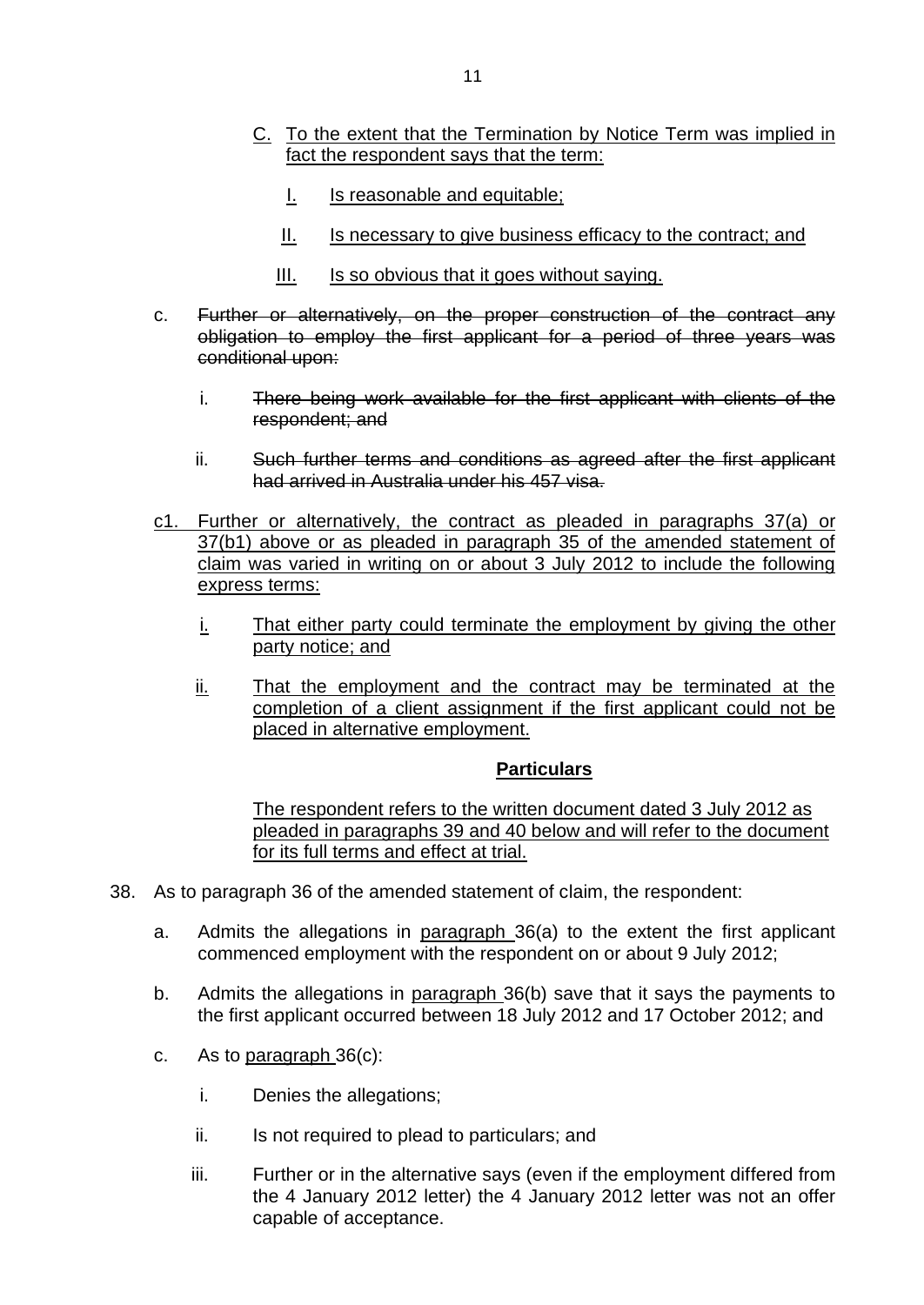- 39. The respondent refers to paragraph 37(c1) above and says further that Oon or about 3 July 2012 the first applicant and the respondent executed a contract of employment titled "*CoreStaff WA – Terms & Conditions of Employment*" (**the 3 July contract of employment**).
- <span id="page-12-0"></span>40. Further or alternatively to paragraph 37(c1) above, if, which is denied, the letter of 4 January 2012 once signed and returned by the first applicant formed a contract as pleaded in paragraph 35 of the amended statement of claim, that contract was replaced by t<sub>The 3</sub> July contract of employment which provided (relevantly) as follows:
	- a. "*… This employee agreement is to be signed by all Contract Employee's [sic] prior to commencement of your assignment. Please note that you are not obligated to accept any assignment that does not meet your expectations*";
	- b. Under the heading GENERAL CONDITIONS:
		- i. "*[t]he terms and conditions in this document commence on the date it is signed and continues in force until revoked by the employee or CoreStaff*"; and
		- ii. "*[t]he Terms and Conditions in this document apply to all assignments undertaken by the employee on behalf of CoreStaff. The parties will not execute a new Terms and Conditions document for each separate assignment*";
	- c. Under the heading FITNESS FOR WORK POLICY:
		- i. "*[w]here practical, not to work any more than 12 hours in any one shift*";
		- ii. "*[t]o have a minimum rest period between shifts of 10 hours*"; and
		- iii. "*[t]o not work any more than 14 continuous shifts*";
	- d. Under the heading WAGES :
		- i. "*[p]ay rates will vary from one assignment to another (including Flat rates) and will be advised by your CoreStaff Consultant prior to starting*"; and
		- ii. "*[m]ost pay rates are flat for all hours worked and take into account all entitlements including overtime and casual loading*";
	- e. Under the heading FLAT RATES:
		- i. "*[a] flat rate of pay is one pay rate for all hours worked and takes into account ordinary hours as well as any overtime hours, rostered or otherwise. The rate of pay is all inclusive and includes all responsibilities, disabilities, allowances and other factors associated with the work, location and environmental factors and includes payment for all hours necessary to undertake your rostered duties and*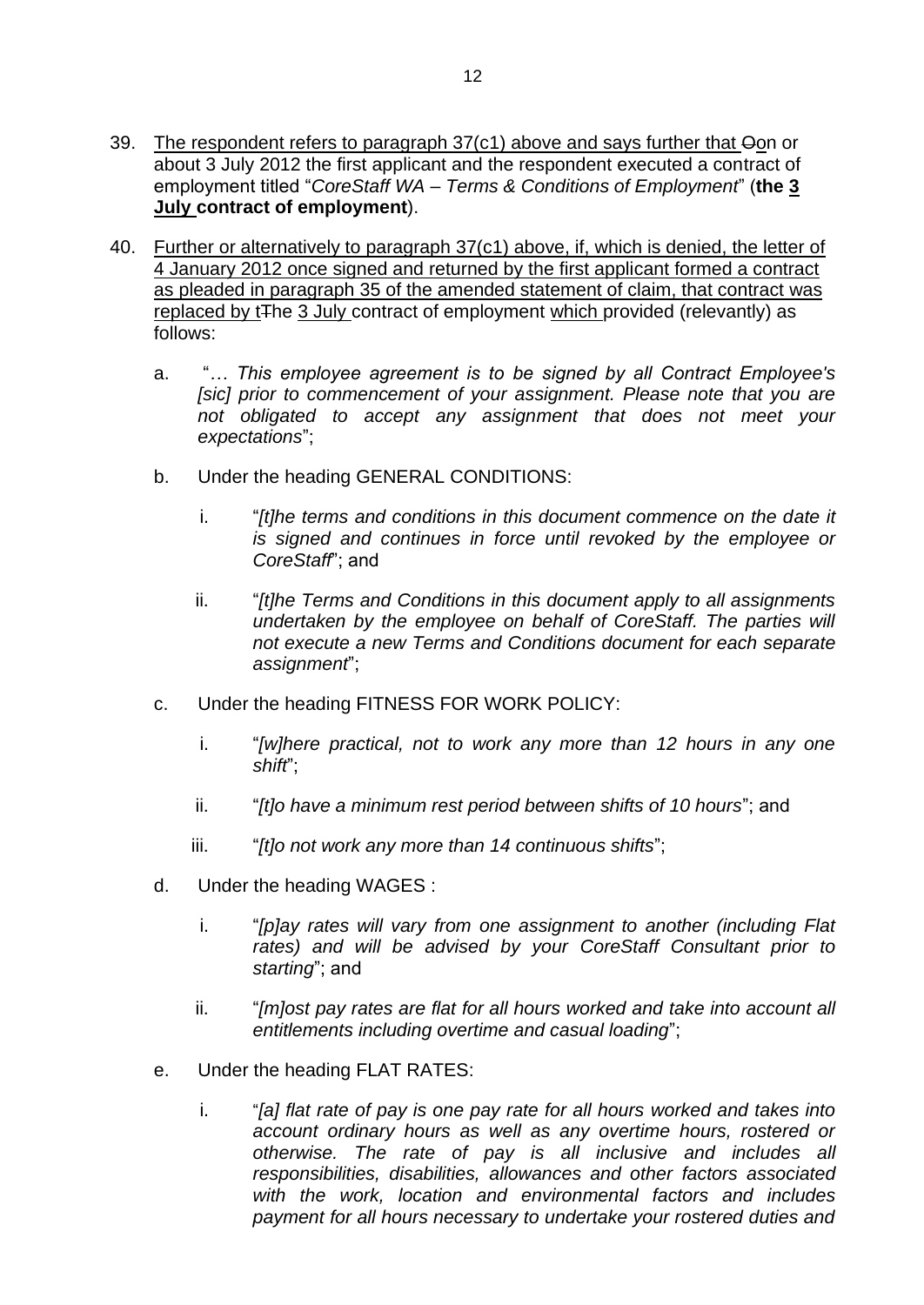*if you are a casual employee a 20% loading in lieu of paid leave entitlements. Such payments include compensation for any necessary shift, public holiday and weekend work. It should be noted that different flat rates of pay might apply to work within the metropolitan areas and remote site work*";

- f. Under the heading SUPERANNUATION:
	- i. "*[p]rovided you earn more than \$450 per calendar month, CoreStaff Pty Ltd will contribute 9% of your ordinary time earnings to the Superannuation Fund of your choice in accordance with the Superannuation Guarantee Act.*";
	- ii. "*[t]he Contract Employee agrees that the ordinary time hours on which superannuation is paid, will be the first 8 hours of each day worked, up to a maximum of 38 hours per week*"; and
	- iii. "*[i]f you are being paid a flat pay rate for every hour worked instead of a normal time pay rate, then superannuation will be paid on all hours worked*";
- g. Under the heading DURATION OF ASSIGNMENT:
	- i. "*[e]ach assignment that you will be given will be for the duration of one day only*"; and
- h. Under the heading TERMINATION:
	- i. "*[e]ither party may terminate [the first applicant's] employment upon giving the other party one hours' notice*"; and
	- ii. "*[n]ote: I am aware that I may be terminated at the completion of the assignment (By CoreStaff or Client) if I can not be placed in alternative work*".
- 41. The respondent will rely at trial upon the 3 July contract of employment for its full terms true meaning and effect.
- 42. The 3 July contract of employment constituted the terms and conditions of employment between the first applicant and the respondent save that the first applicant was employed on a full-time and not casual basis, and that the minimum notice period for termination of the employment was therefore governed by section 117 of the *Fair Work Act 2009* (Cth) and the termination provisions in the *Manufacturing and Associated Industries Award 2010*.
- 43. Further or in the alternative, if, which is denied, there was as between the first applicant and the respondent a contract as pleaded in paragraph 35 of the amended statement of claim, then the contract was varied by the contract of employment.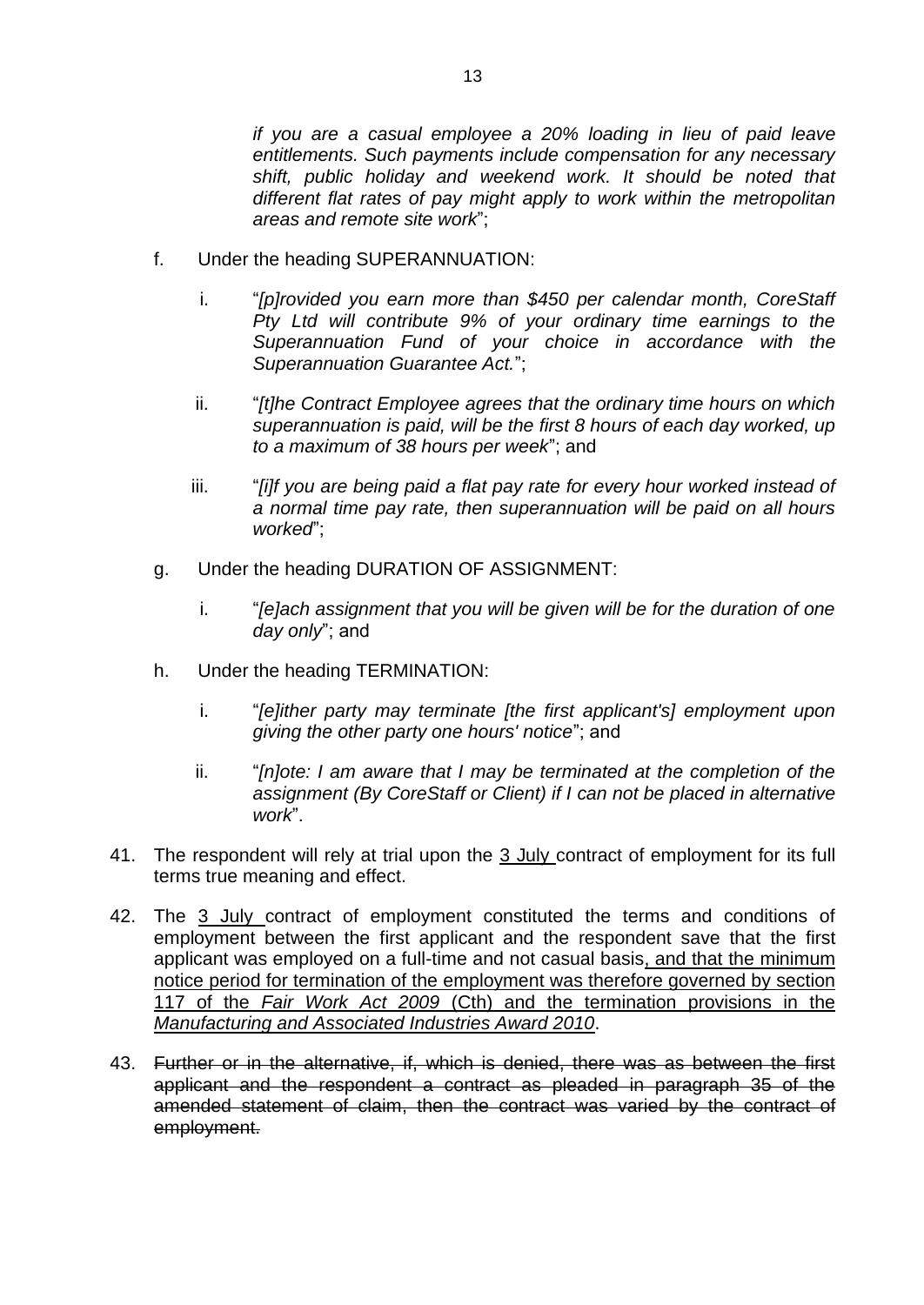- 44. As to paragraph 37 of the amended statement of claim, the respondent:
	- a. Admits that the respondent issued to the first applicant a letter dated 23 November 2012;
	- b. Says that the terms of the letter were as follows:

"*Dear Alois,*

*Due to the severe downturn in the mining industry our client has advised CoreStaff your services are no longer required.*

*As you are aware your last day of work was the 6th November 2012.*

*You had requested CoreStaff to endeavour to find you another position rather than immediately cancelling your nomination and we had agreed to this request and to pay you at a nominal rate.*

*We have unfortunately exhausted all avenues and will now cancel your nomination.*

*CoreStaff will be prepared to re-sponsor you when the industry recovers.*

*Please go to www.immi.gov.au for all information regarding your obligations in relation to your visa*."; and

- c. Relies upon the letter for its full terms, true meaning and effect; and
- d. Otherwise does not admit the balance of the paragraph.
- 45. The respondent admits the allegations in paragraph 38 of the amended statement of claim, to the extent it refers to the time from and after the letter referred to in paragraph 3744 above, and save that the respondent denies any employment entitlements were owing to the first applicant from and after that time.
- 46. The respondent does not know and cannot admit the allegations in paragraph 39 of the amended statement of claim.
- 47. The respondent:
	- a. Denies the allegations in paragraph 40 of the amended statement of claim; and
	- b. Says that it acted as it was entitled to do under the contract of employment and/or the 3 July contract of employment.
- 48. The respondent does not know and cannot admit the allegations in paragraph 41 of the amended statement of claim.
- 49. As to paragraph 42 of the amended statement of claim, the respondent:
	- a. Has denied the alleged contraventions and breaches;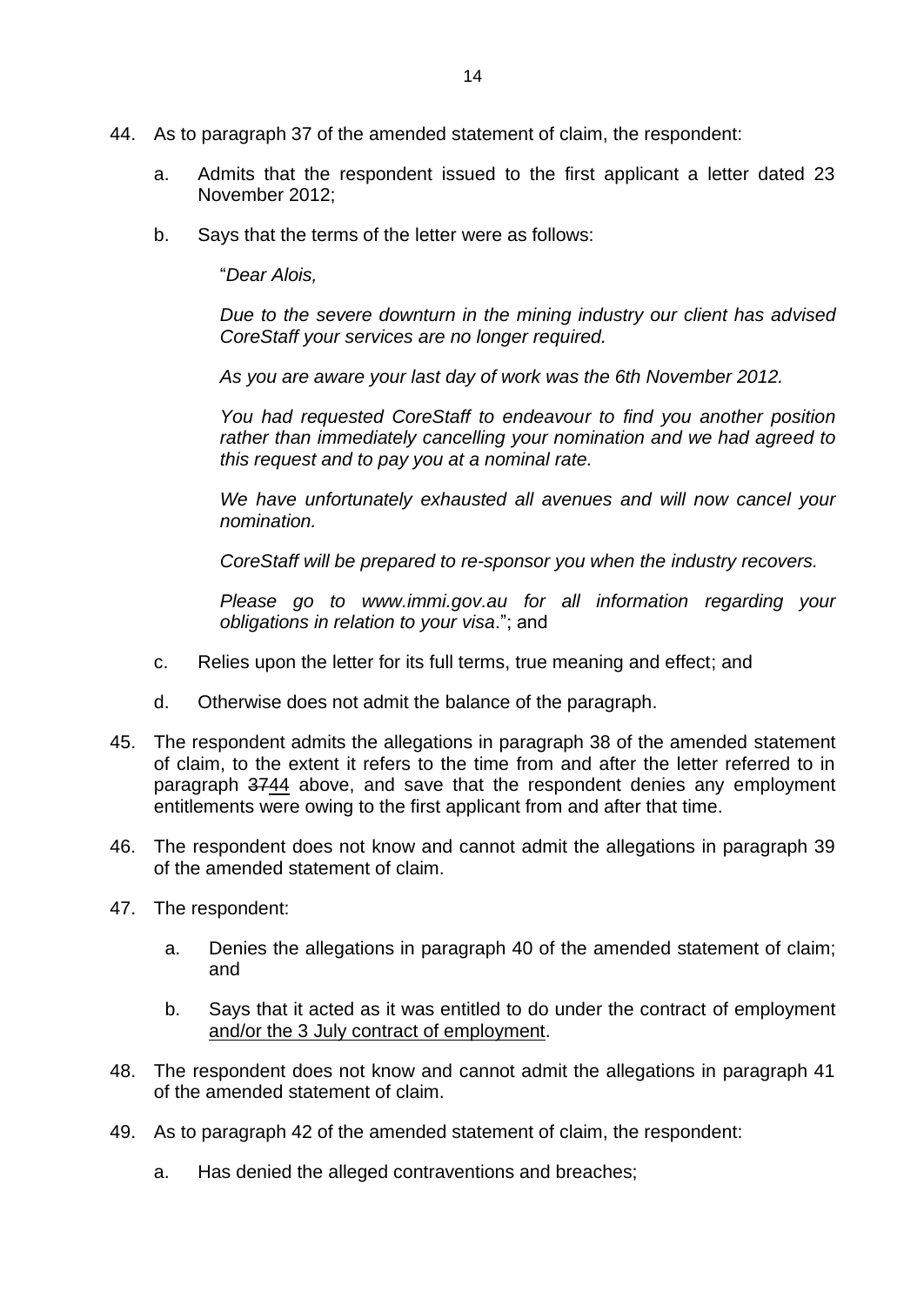- b. Denies the first applicant has suffered loss and damage by reason of any contraventions or breaches of contract by the respondent;
- c. Does not know and cannot admit whether the first applicant or Group Members have suffered loss or damage; and
- d. Otherwise denies the balance of the paragraph.
- 50. The respondent denies the allegations in paragraph 43 of the amended statement of claim.
- 51. As to each of paragraphs 44 to 48 of the amended statement of claim, the respondent says that:
	- a. Any claims of the second to twentieth applicants are stayed pursuant to Orders of Bromwich J dated 6 December 2018;
	- b. Consequently, the respondent is not required to plead to the allegations; and
	- c. In the alternative to paragraphs  $51(a)$  and  $51(b)$  above, it does not know and cannot admit the allegations in the paragraphs.
- 52. Further, or in the alternative, as to the whole of the claims for breach of contract and misleading or deceptive conduct, the respondent says that the first applicant's claims are statute barred.
- 53. Further, or in the alternative, as to the whole of the claims for breach of contract and misleading or deceptive conduct, the respondent says that the first applicant has failed to mitigate his loss allegedly arising from the matters pleaded in the amended statement of claim.

Date: 12 September 2019 9 August 2021

annyfar

Signed by James Morse Lawyer for the Respondent

This pleading was settled by Kylie Nomchong SC and Scott Maybury of Counsel